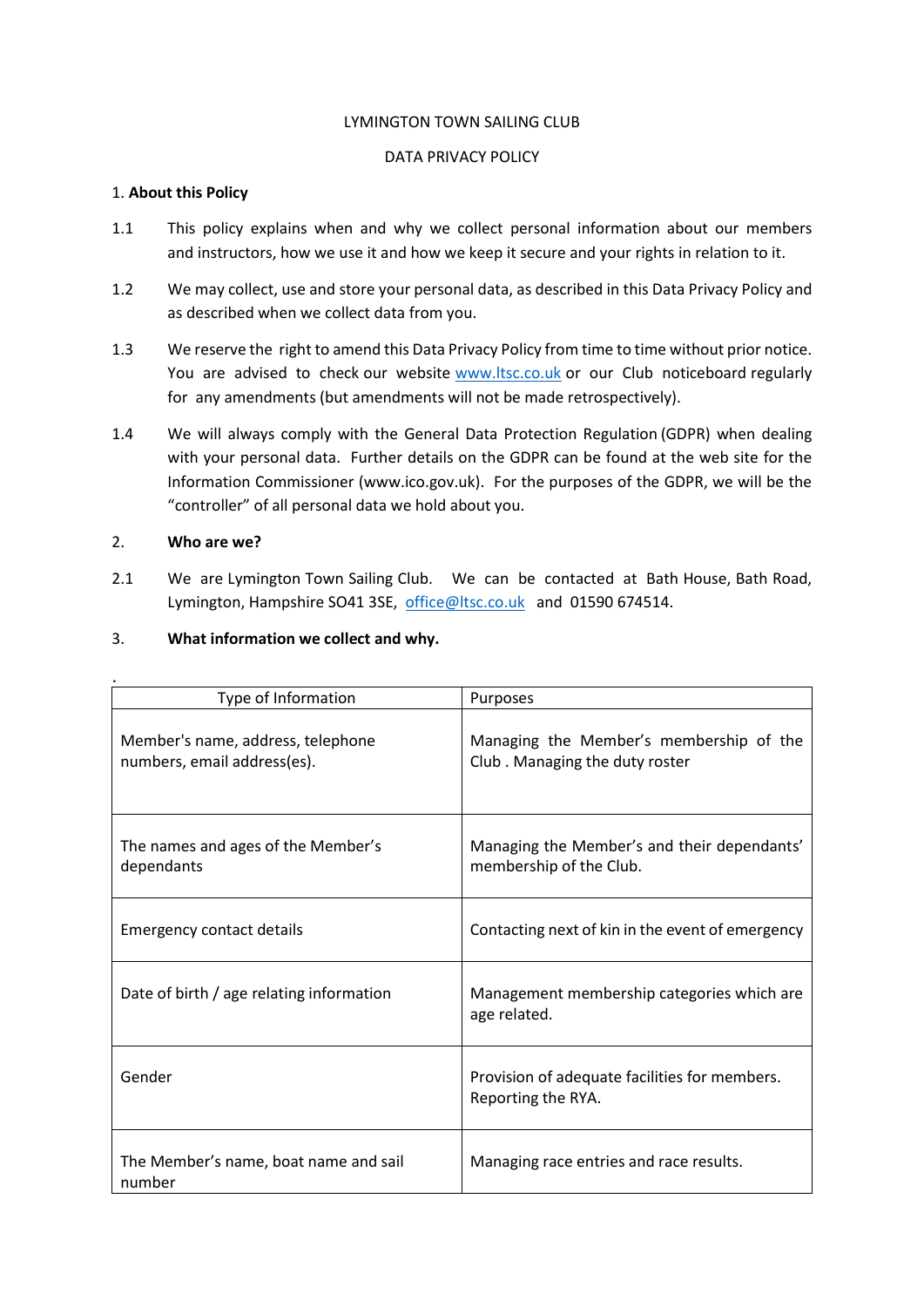|                                                                                                                 | Sharing race results with other clubs, class<br>associations and the RYA, and providing race<br>results to local and national media.<br>Allocating moorings and compound spaces.                                                                                                                                                                                                        |
|-----------------------------------------------------------------------------------------------------------------|-----------------------------------------------------------------------------------------------------------------------------------------------------------------------------------------------------------------------------------------------------------------------------------------------------------------------------------------------------------------------------------------|
| Photos and videos of members and their boats                                                                    | Putting on the Club's website and social media<br>pages and using in press release.<br>Consent: We will seek the Member's consent on<br>their membership application form and each<br>membership renewal form and the Member<br>may withdraw their consent at any time by<br>contacting us by e-mail or letter.                                                                         |
| Radio call signs                                                                                                | Collected for a rally and shared between those<br>participating in the rally.                                                                                                                                                                                                                                                                                                           |
| The Member's name and e-mail address                                                                            | Creating and managing the Club's online<br>Membership Directory.<br>Consent: We will seek the Member's consent on<br>their membership application form and each<br>membership renewal form. The Member may<br>withdraw their consent at any time by<br>contacting us by e-mail or letter to tell us that<br>they no longer wish their details to appear in the<br>Membership Directory. |
| Bank account details of the member or other<br>Person making payment to the Club                                | Managing the Member's and their dependants'<br>membership of the Club, the provision of<br>services and events.                                                                                                                                                                                                                                                                         |
| Member's name and e-mail address                                                                                | Passing on to the RYA for the RYA to conduct<br>surveys of members of the Club. The surveys are<br>for the benefit of the Club (and other clubs) and<br>/or the benefit of RYA.                                                                                                                                                                                                         |
| Instructor's name, address, email addresses,<br>phone numbers and relevant qualifications<br>and/or experience. | Managing instruction at the Club.                                                                                                                                                                                                                                                                                                                                                       |

## 4. **How we protect your personal dat**a

4.1 We will not transfer your personal data outside the EEA without your consent.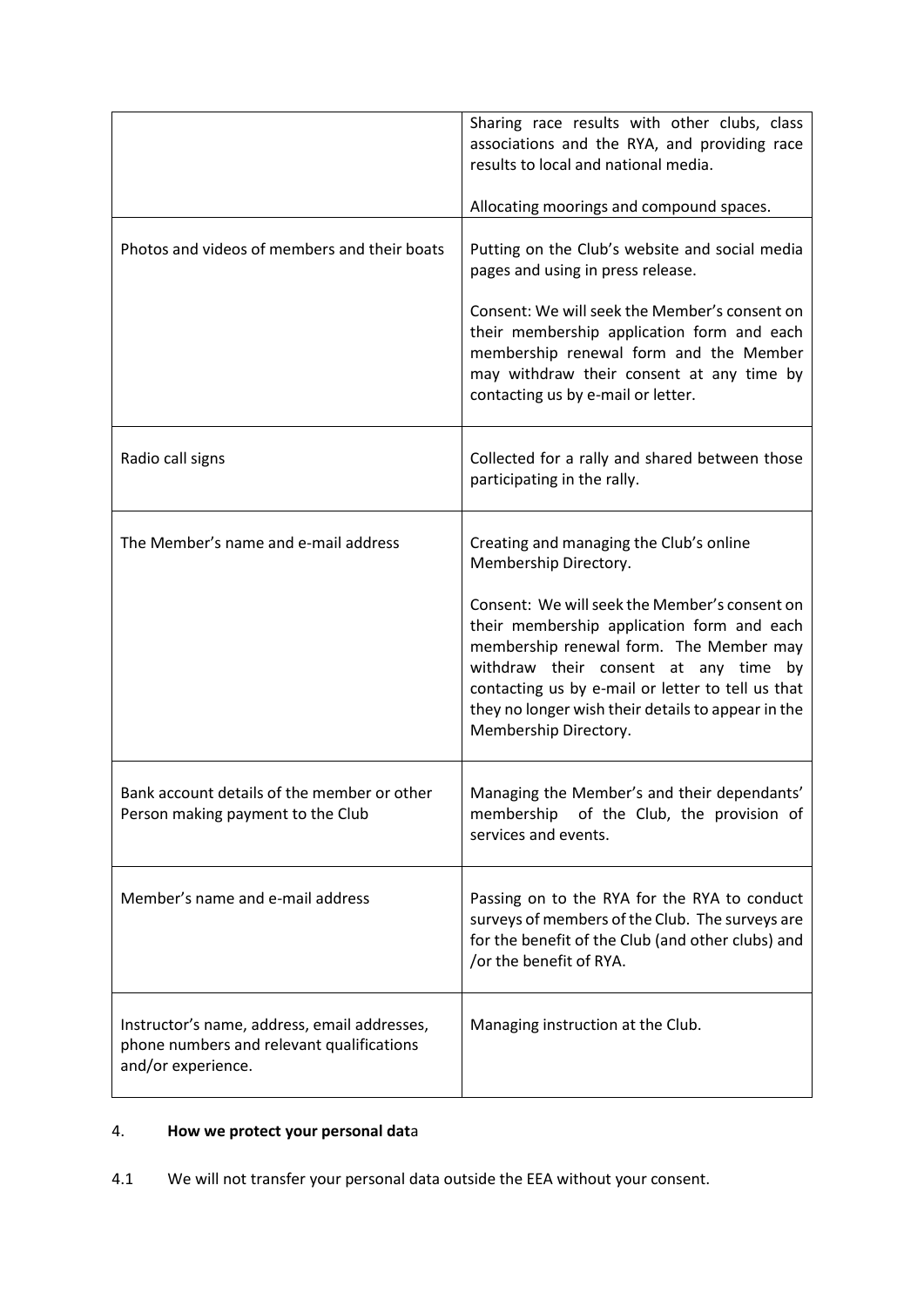- 4.2 We have implemented generally accepted standards of technology and operational security in order to protect personal data from loss, misuse, or unauthorised alteration or destruction.
- 4.3 Please note however that where you are transmitting information to us over the internet this can never be guaranteed to be 100% secure.
- 4.4 For any payments which we take from you online we will use a recognised online secure payment system.
- 4.5 We will notify you promptly in the event of any breach of your personal data which might expose you to serious risk.

## 5. **Who else has access to the information you provide us?**

- 5.1 We will never sell your personal data. We will not share your personal data with any third parties without your prior consent (which you are free to withhold) except where required to do so by law or as set out in the table above or paragraph 5.2 below
- 5.2 We may pass your personal data to third parties who are service providers, agents and subcontractors to us for the purposes of completing tasks and providing services to you on our behalf (e.g. to print newsletters and send you mailings). However, we disclose only the personal data that is necessary for the third party to deliver the service and we have a contract in place that requires them to keep your information secure and not to use it for their own purpose.

### **6. How long do we keep your information?**

- 6.1 We will hold your personal data on our systems for as long as you are a member of the Club and for as long afterwards as is necessary to comply with our legal obligations. We will review your personal data every year to establish whether we are still entitled to process it. If we decide that we are not entitled to do so, we will stop processing your personal data except that we will retain your personal data in an archived form in order to be able to comply with future legal obligations e.g. compliance with tax requirements and exemptions, and the establishment exercise or defence of legal claims.
- 6.2 We securely destroy all financial information once we have used it and no longer need it.